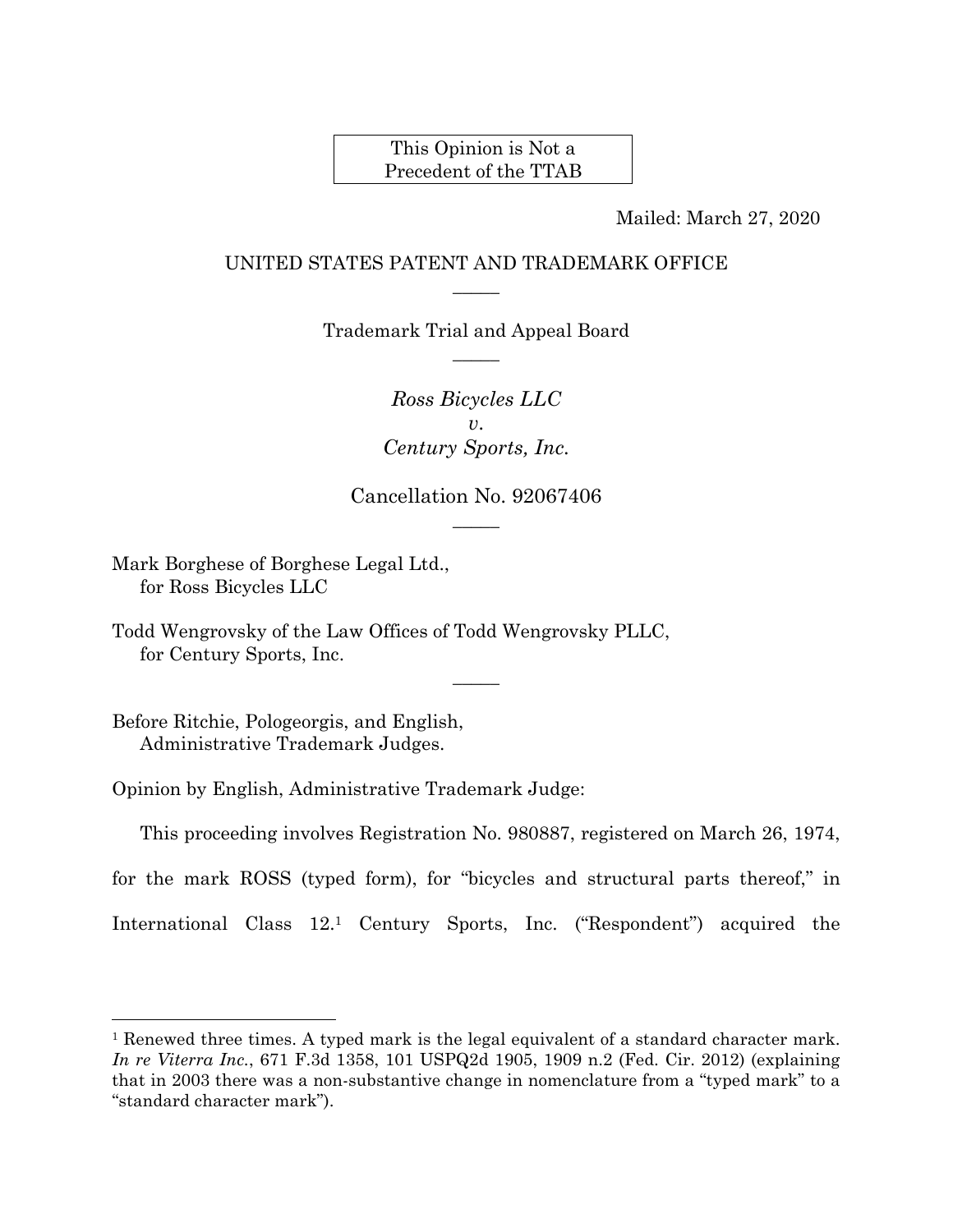registration on July 23, 2013 through the Chapter 7 bankruptcy of Rand International Leisure Products LLC.2

On November 7, 2017, Ross Bicycles LLC ("Petitioner") filed a petition to cancel the registration alleging that it has filed intent-to-use application Serial No. 87673601 for the standard character mark ROSS for "bicycles" in International Class 12 and that the continued registration of Respondent's identical mark for identical goods is likely to cause injury to Petitioner.3 As grounds for cancellation, Petitioner alleges the sole claim of abandonment, pleading "that the mark in the Registration has been discontinued in the United States with no intent to resume such use."<sup>4</sup>

In its Answer, Respondent admits that "Petitioner has applied for the mark ROSS, Application Serial No. 87673601, for the goods 'bicycles' in Class 12" and that Respondent's involved "Registration is for an identical mark and for identical overlapping goods."5 Respondent denies the remaining salient allegations in the petition for cancellation.

<sup>2</sup> Frame/Reel: 5153/0335-38. The order from the U.S. Bankruptcy Court for the Eastern District of New York states that "effective upon entry of this order" the involved mark and two other marks "shall be deemed abandoned by the Trustee to Century Sports, Inc." Despite use of the word "abandoned," it is clear that the order effectuated an assignment of the mark to Respondent.

In a Chapter 7 bankruptcy, the trustee liquidates the debtor's property. 11 U.S.C. § 704. The court "may authorize the trustee to operate the business of the debtor for a limited period, if such operation is in the best interest of the estate and consistent with the orderly liquidation of the estate." *Id.* § 721. This is different from a Chapter 11 bankruptcy under which the debtor continues to operate and seeks to reorganize its business. 11 U.S.C. §§ 1101 and 1107(a).

<sup>3</sup> Petition for Cancellation, 1 TTABVUE 2-3, ¶¶ 1 and 4-5.

<sup>4</sup> *Id.* at 3, ¶ 6.

<sup>5</sup> *Id.* at 2-3, ¶¶ 1 and 4; Answer, 6 TTABVUE 2, ¶¶ 1 and 4.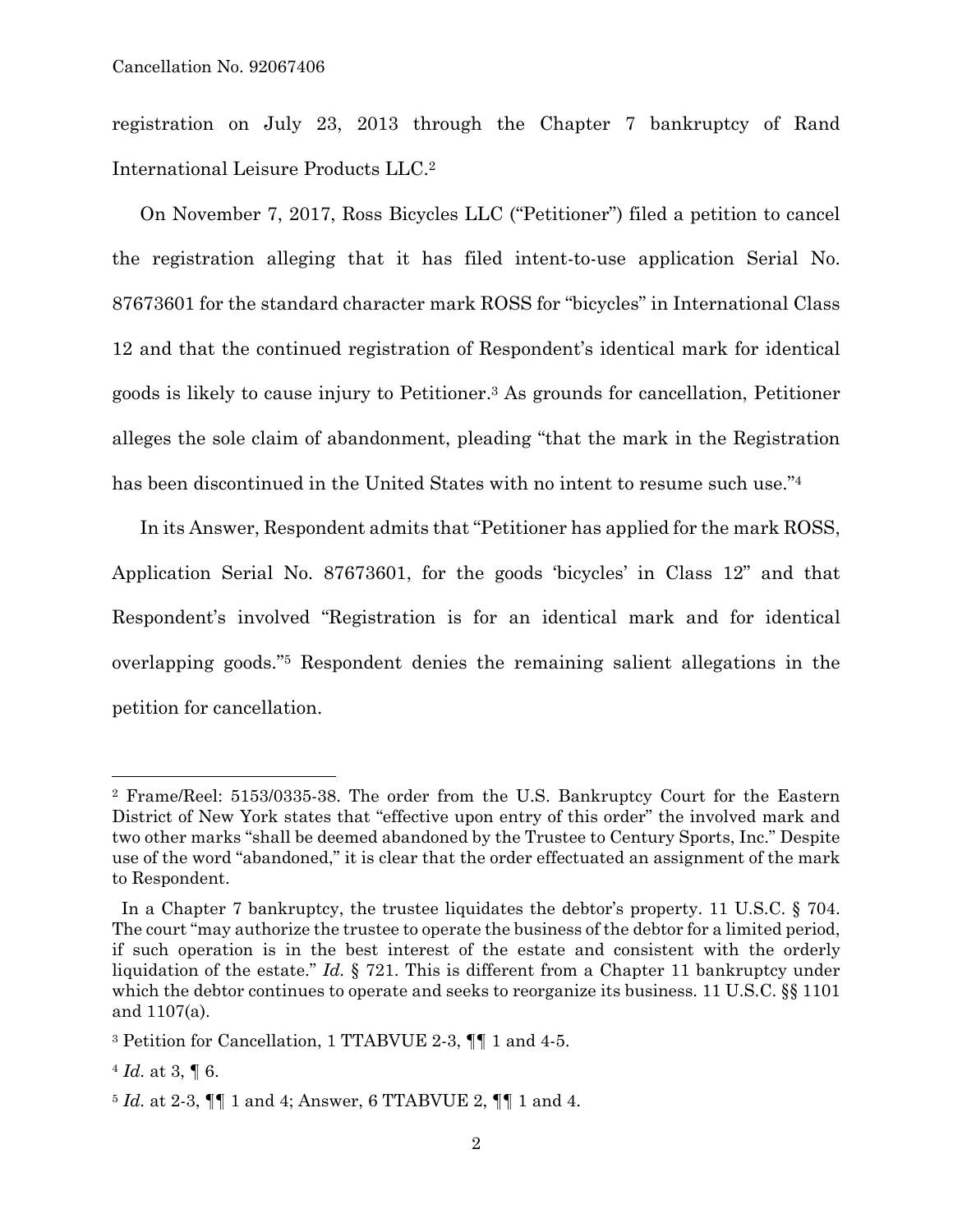# **I. The Record and Evidentiary Objections/Issues**

The record consists of the pleadings (but not any attached exhibits) and, by operation of Trademark Rule 2.122(b)(1), 37 C.F.R. § 2.122(b)(1), Respondent's registration file. We address below the evidence the parties submitted and the evidentiary objections raised by each of the parties.

## **A. Petitioner's Evidence**

Petitioner filed a notice of reliance<sup>6</sup> on:

- The TSDR record and file for Petitioner's pleaded application Serial No. 87673601 for the standard character mark ROSS for "bicycles" in International Class 12;7
- Petitioner's First Set of Interrogatories and Respondent's responses;<sup>8</sup> and
- Petitioner's First Requests for Production and Respondent's written responses.9

<sup>6</sup> Petitioner's Notice of Reliance, 7 TTABVUE. Exhibit 1 to Petitioner's notice of reliance is a copy of the file of Respondent's involved registration. *Id.* at 5-54. It was unnecessary to include this exhibit because, as noted, Respondent's registration file is automatically of record. Trademark Rule 2.122(b)(1).

<sup>7</sup> Petitioner's Notice of Reliance, 7 TTABVUE 55-72.

<sup>8</sup> *Id.* at 73-89.

<sup>&</sup>lt;sup>9</sup> *Id.* at 90-114. Normally a party's responses to document requests are "admissible solely for purposes of showing that a party has stated that there are no responsive documents." *City Nat'l Bank v. OPGI Mgmt. GP Inc.,* 106 USPQ2d 1668, 1674 n.10 (TTAB 2013). In response to three document requests, Respondent stated that there were no responsive documents. In response to the remaining requests, Respondent either asserted objections only or responded that it would produce "relevant, non-privileged documents … if any." Respondent has not raised this objection, and in its brief, has referred to the document requests and responses as part of the record. Accordingly, we have considered the entirety of Respondent's responses to Petitioner's document requests. *Calypso Tech., Inc. v. Calypso Capital Mgmt.,* 100 USPQ2d 1213, 1216-17 and n.8 (TTAB 2011) (recognizing that if the non-proffering party treats material improperly introduced under notice of reliance as of record, the Board may treat the evidence as stipulated into the record and considering defendant's document responses "consisting of objections or a representation that documents would be produced").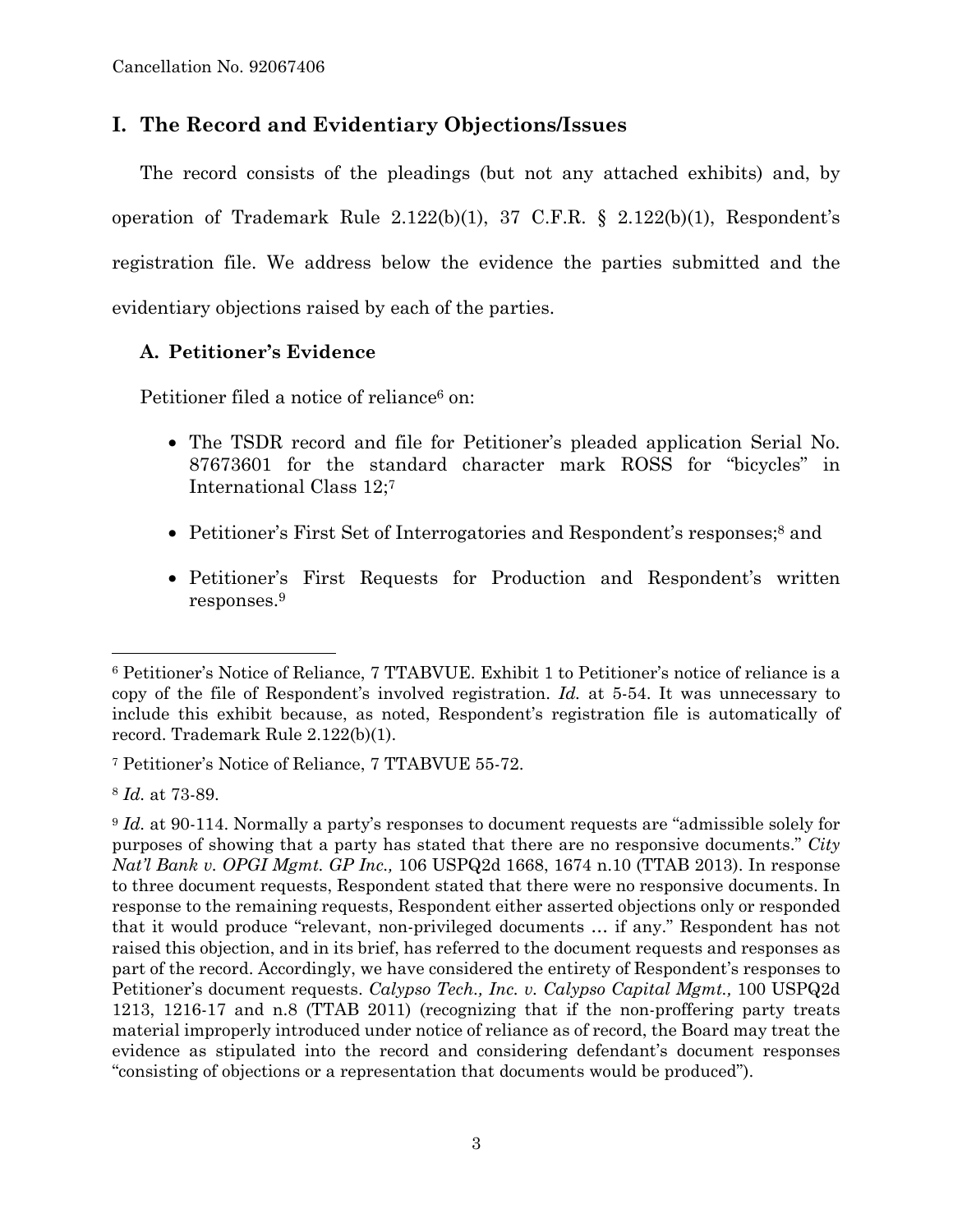Petitioner also filed: (1) the testimony declaration of Shaun Ross, the CEO and Managing Member of Petitioner, with one exhibit;<sup>10</sup> (2) the rebuttal testimony declaration of Shaun Ross, with two exhibits;<sup>11</sup> and (3) the rebuttal testimony declaration of Randy Ross, also a Managing Member of Petitioner.12

## **B. Respondent's Evidence13**

Respondent filed a notice of reliance on documents<sup>14</sup> it identifies as:

- "Specification Sheet[s]" for ROSS bicycles;
- "detailed presentation[s] of Registrant's ROSS product line";
- "sample photographs of ROSS brand merchandise in Registrant's inventory"; and
- a screen shot from the website Letgo showing "a current online listing of a ROSS product by Registrant."15

<sup>10</sup> Shaun Ross Testimony Declaration, 8 TTABVUE.

<sup>11</sup> Shaun Ross Rebuttal Testimony Declaration, 17 TTABVUE.

<sup>12</sup> Randy Ross Rebuttal Testimony Declaration, 18 TTABVUE.

Both rebuttal declarations comprise testimony that Petitioner should have introduced in its case-in-chief, but because Respondent has not objected to the rebuttal declarations on this basis and has treated the rebuttal declarations as part of the record, we have considered them in their entireties. *See Hunter Publ'g Co. v. Caulfield Publ'g Ltd.*, 1 USPQ2d 1996, 1997 n.2 (TTAB 1986) (improper rebuttal testimony considered where no objection raised); *see also cf. Automedx, Inc. v. Artivent Corp.,* 95 USPQ2d 1976, 1977 (TTAB 2010) ("Evidence which should constitute part of an opposer's case in chief, but which is made of record during the rebuttal period, is not considered when the applicant objects."); *General Elec. Co. v. Graham Magnetics Inc.,* 197 USPQ 690, 692 n.5 (TTAB 1977) (case-in-chief evidence improperly submitted under notice of reliance during rebuttal period considered where applicant did not object).

<sup>&</sup>lt;sup>13</sup> During trial, Respondent submitted the testimony declaration of its principal, Steven Goldmeier. 10 TTABVUE. Petitioner moved to strike the declaration on the ground that Respondent did not identify Mr. Goldmeier in pretrial disclosures. 12 TTABVUE. By order dated June 18, 2019, the Board granted Petitioner's motion to strike so we have not considered the Goldmeier Declaration. 16 TTABVUE.

<sup>&</sup>lt;sup>14</sup> In the text of the notice of reliance, Respondent also provided a hyperlink to "a current" online listing of a ROSS product on eBay." 11 TTABVUE 4. The Board, however, does "not consider websites for which only links are provided." *In re Aquitaine Wine USA, LLC,* 126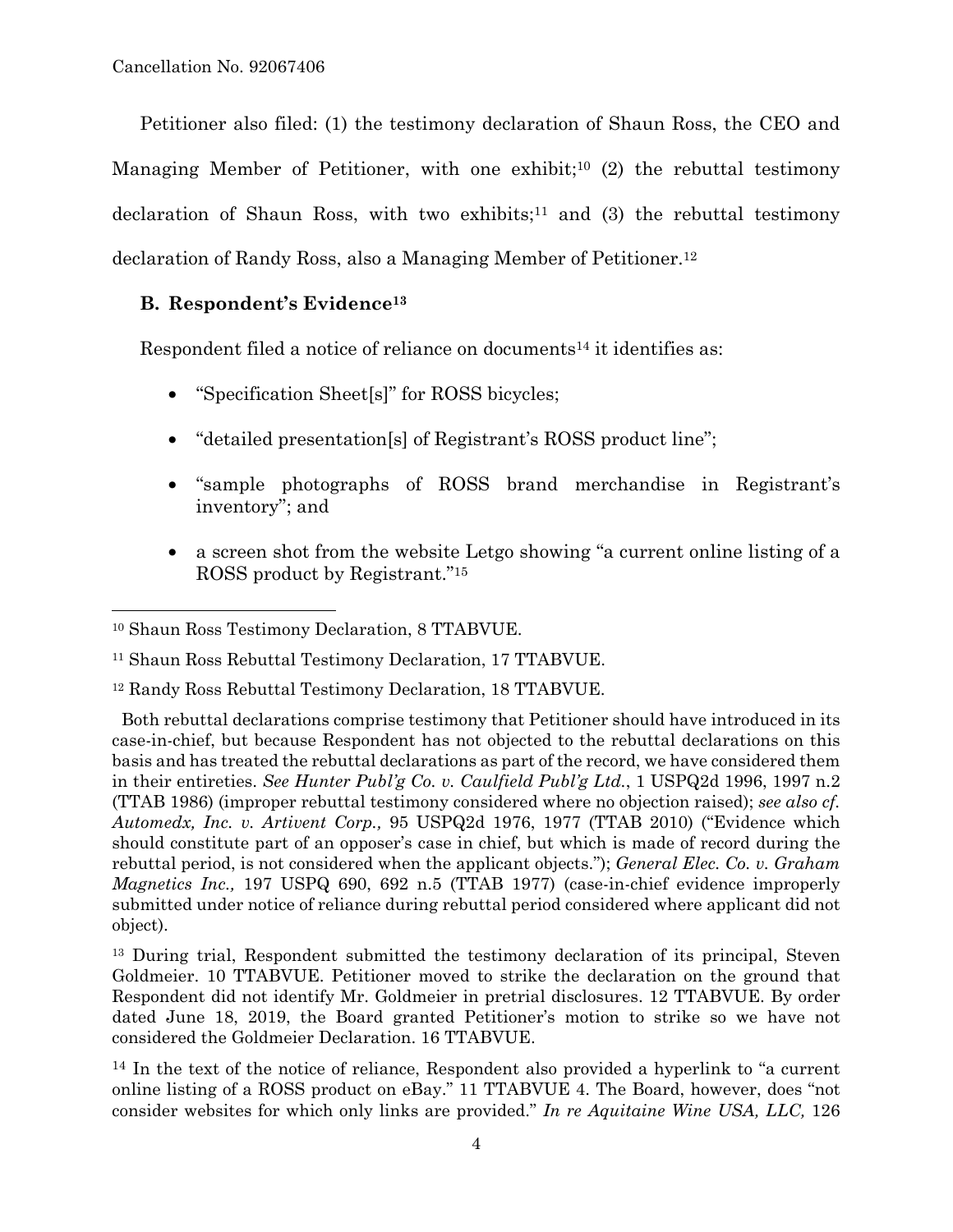1

In addition, Respondent submitted evidence with both its answer<sup>16</sup> and brief.<sup>17</sup>

# **C. Respondent's Evidentiary Objection**

Respondent asserts a hearsay objection to paragraph 5 of Shaun Ross's main

testimony declaration in which Mr. Ross testifies:

[O]n November 1, 2018 … I contacted [by phone] Millennium Products Group/Rand International Leisure Products, Ltd. now Century Sports, Inc.18 … [and] the company representative I spoke with, who identified himself as Steve told me that the Ross bicycle brand has been out of business for some time, that the company has no inventory, and has no plans to manufacture any Ross bikes in the future. The representative also stated that he had no idea where any parts for a Ross bicycle could be obtained.19

15 Respondent's Notice of Reliance, 11 TTABVUE.

16 Answer, 6 TTABVUE 6-37. The documents Respondent attached to its answer are included in the documents Respondent submitted under notice of reliance.

<sup>17</sup> The documents Respondent attached to its brief include all of the documents it submitted under notice of reliance plus two emails, a purported sales brochure, and an invoice. Attaching evidence to a brief is neither a convenience, nor a courtesy. When considering a case for final disposition, the entire record is readily available to the panel. Because we must determine whether such attachments are properly of record, citation to the attachment requires examination of the attachment and then an attempt to locate the same evidence in the record developed during trial, requiring more time and effort than would have been necessary if citations were directly to the evidentiary record. *See Life Zone Inc. v. Middleman Grp., Inc.,* 87 USPQ2d 1953, 1955 n.4 (TTAB 2008). A party should cite to the evidence in the trial record by referencing the TTABVUE entry and page number. *See, e.g.*, *RxD Media, LLC v. IP Application Dev. LLC*, 125 USPQ2d 1801, 1804 (TTAB 2018) (Board prefers citations to the TTABVUE record).

 $18$  In its brief, Respondent asserts that it has "authorized Millennium Products Group ('MPG') to use the mark in commerce (as a distributor using the mark under an oral or implied license)." 21 TTABVUE 59. There is, however, no evidence in the record to support this assertion.

19 Shaun Ross Testimony Declaration, 8 TTABVUE 3, ¶ 5; Respondent's Brief, 21 TTABVUE 59. Respondent raises the same hearsay objection to the rebuttal declaration of Randy Ross,

USPQ2d 1181, 1195 n.21 (TTAB 2018); *see also In re Change Wind Corp.,* 123 USPQ2d 1453, 1462 n. 8 (TTAB 2017) ("providing only a website address or hyperlink to Internet materials is insufficient to make such materials of record."); *TV Azteca, S.A.B. de C.V. v. Martin,* 128 USPQ2d 1786, 1790 n.14 ("The Board does not accept Internet links as a substitute for submission of a copy of the resulting page.").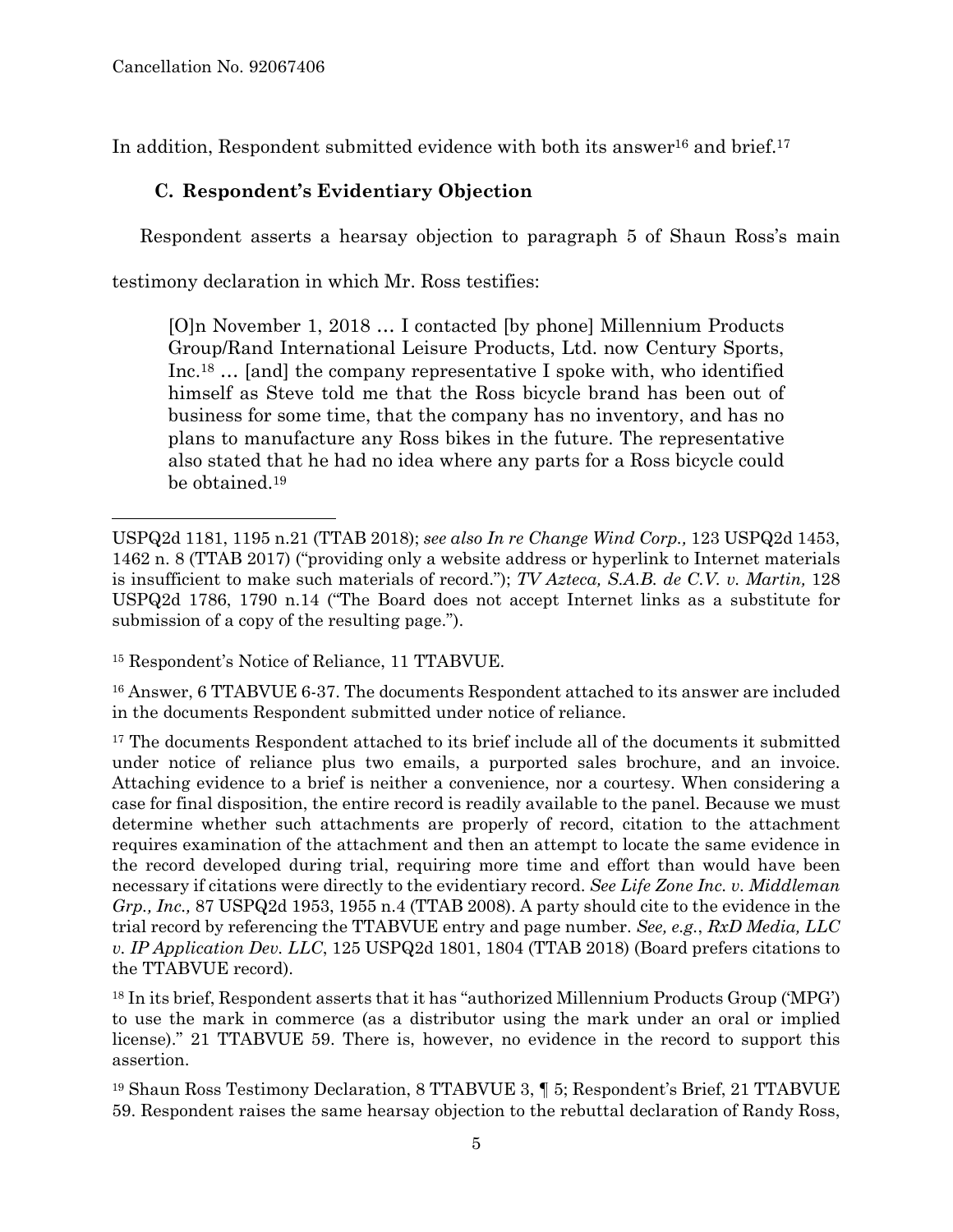Petitioner acknowledges that this is an "out-of-court statement … being offered to prove the truth of the matter asserted," but argues that because the statement "was made by Registrant's representative" and is being offered against Respondent, it is not hearsay under Fed. R. Evid. 801(d)(2).<sup>20</sup> This Rule provides, in pertinent part, that a statement "offered against an opposing party" is not hearsay if the statement: "(1) was made by the party in an individual or representative capacity"; (2) "was made by a person whom the party authorized to make a statement on the subject"; or (3) "was made by the party's agent or employee on a matter within the scope of that relationship and while it existed." Fed. R. Evid. 801(d)(2). There is, however, no evidence in the record establishing that "Steve" made the objected-to statement in a representative capacity for Respondent, that Respondent authorized "Steve" to make the objected-to statement, or that "Steve" was an agent or employee of Respondent and made the objected-to statement within the scope of that relationship while it existed. Accordingly, Respondent's hearsay objection is sustained, and we have not considered paragraph 5 of Shaun Ross's main testimony declaration.

### **D. Petitioner's Evidentiary Objections**

Petitioner objects that the documents Respondent submitted under notice of reliance are not the types of documents that may be introduced in that manner and

l

but Randy Ross's declaration does not recount any telephone conversation. *Id.* at 66; Randy Ross Rebuttal Declaration, 18 TTABVUE.

<sup>20</sup> Petitioner's Reply Brief, 23 TTABVUE 8-9.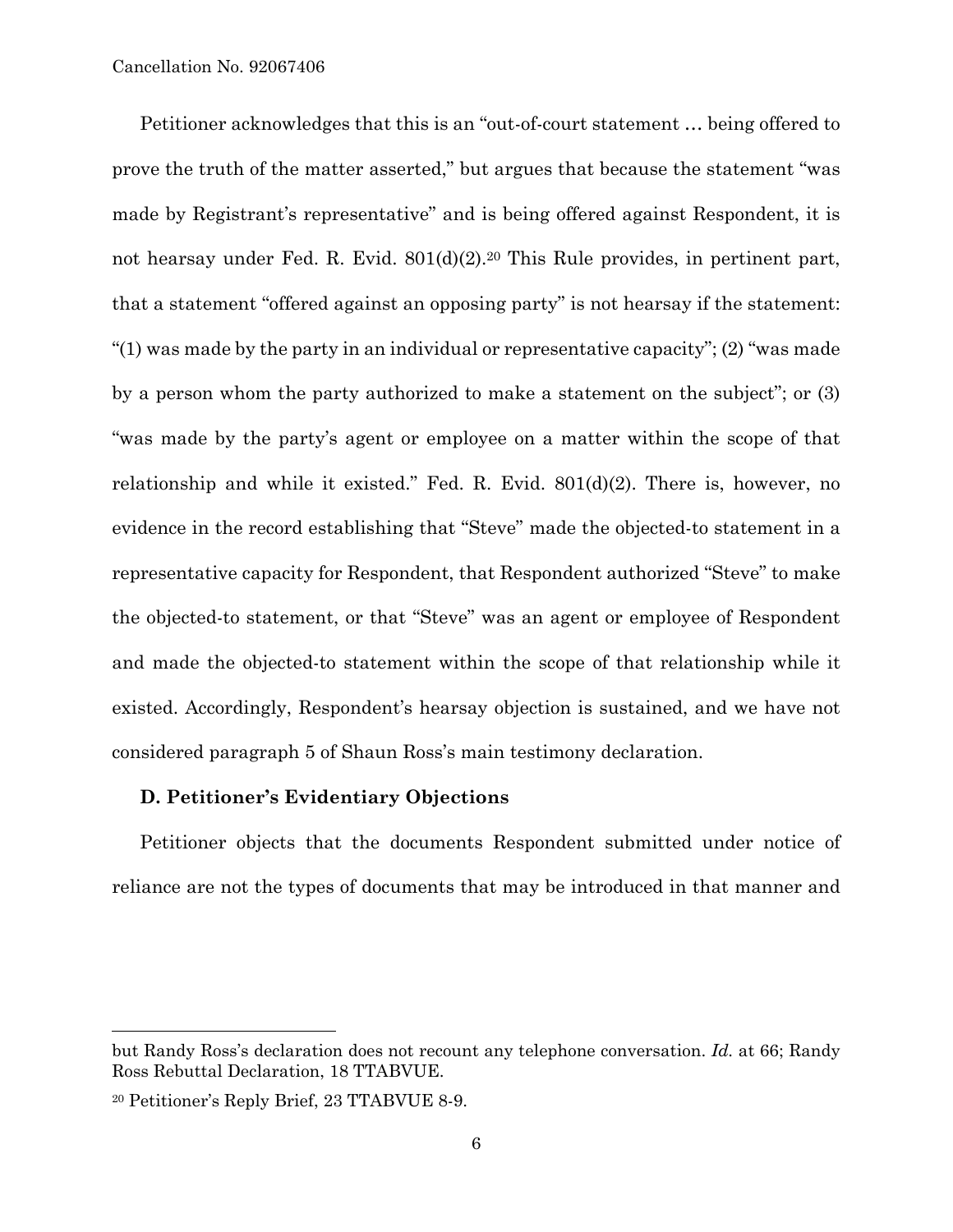$\overline{a}$ 

that it was procedurally improper for Respondent to submit evidence with its answer and brief.21

1. Notice of Reliance

Petitioner's objections to the specification sheets, marketing presentations and photographs are sustained because these documents do not qualify as printed publications22 or official records23 nor do they fall into any other category of documents that may be introduced by notice of reliance. *See, e.g.*, *Life Zone Inc.*, 87 USPQ2d at 1956-1958 (brochures, marketing materials, and periodic newsletters are not printed publications that may be introduced by notice of reliance); *Carefirst of Md. Inc. v. FirstHealth of the Carolinas Inc.*, 77 USPQ2d 1492, 1500 (TTAB 2005) (granting motion to strike "opposer's newsletters and brochures [that] are more in the nature of in-house publications than printed publications generally available; distribution is limited to those purchasers buying opposer's services and goods.").

Petitioner, however, has waived its objection to the Letgo screenshot on the ground that it is undated.24 A party's failure to provide the URL address or date for

<sup>21</sup> Petitioner's Brief, 19 TTABVUE 8-10; Petitioner's Reply Brief, 23 TTABVUE 6-7.

<sup>22 &</sup>quot;Printed publications" are material such as books, periodicals, and documents from the Internet available to the general public. Trademark Rule 2.122(e)(1) and (2); *Safer, Inc. v. OMS Invests., Inc.,* 94 USPQ2d 1031, 1039 (TTAB 2010) (Internet "document must be publicly available").

<sup>&</sup>lt;sup>23</sup> "The 'official records' referred to by [Trademark Rule  $2.122(e)(1)$ ] are records prepared by a public officer which are self-authenticating in nature (and hence require no extrinsic evidence of authenticity as a condition precedent to admissibility), such as certified copies of public records." *Conde Nast Publ'ns Inc. v. Vogue Travel, Inc.,* 205 USPQ 579, 580 n.5 (TTAB 1979).

<sup>24</sup> Petitioner's Brief, 19 TTABVUE 9. Petitioner mistakenly refers to this exhibit as a screenshot from the eBay website.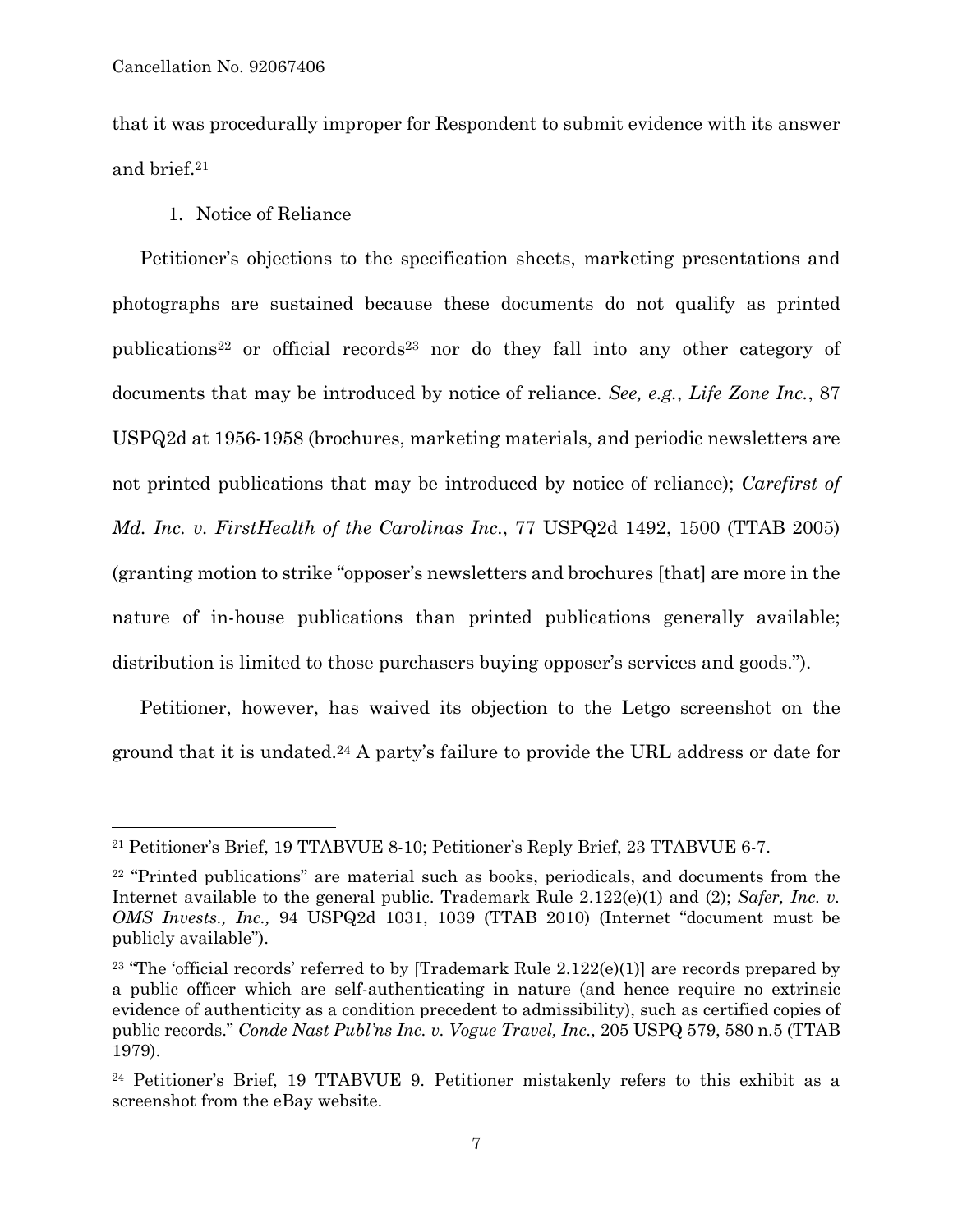#### Cancellation No. 92067406

 $\overline{a}$ 

Internet material submitted under notice of reliance is a procedural defect that can be cured so Petitioner should have raised this objection before final briefing. *City Nat'l Bank*, 106 USPQ2d at 1672 ("Any shortcomings in respondent's original submission … under notice of reliance, such as its failure to identify the URL and when the document was actually accessed (either printed out or downloaded), are procedural deficiencies that were not timely raised by petitioner and thus have been waived.").

2. Documents Attached to Respondent's Answer and Brief

Petitioner's objection to the documents Respondent submitted with its answer is sustained. With an exception for pleaded registrations not applicable here, "an exhibit attached to a pleading is not evidence on behalf of the party to whose pleading the exhibit is attached, and must be identified and introduced in evidence as an exhibit during the period for the taking of testimony." Trademark Rule 2.122(c). As for the documents attached to Respondent's brief, we consider only the Letgo screenshot because that is the only document that was properly introduced during trial.<sup>25</sup> *Lincoln Nat'l Corp. v. Anderson,* 110 USPQ2d 1271, 1274 n. 5 (TTAB 2014) (giving no consideration to "voluminous evidence" submitted for the first time with applicant's trial brief); *Life Zone Inc.,* 87 USPQ2d at 1955 ("Evidence submitted outside of the trial periods – including that attached to briefs – is untimely, and will not be considered.").

<sup>25</sup> Respondent should not have resubmitted this document with its brief. *Life Zone, Inc.*, 87 USPQ2d at 1955 ("evidence which was timely filed during the parties' trial periods need not and should not be resubmitted").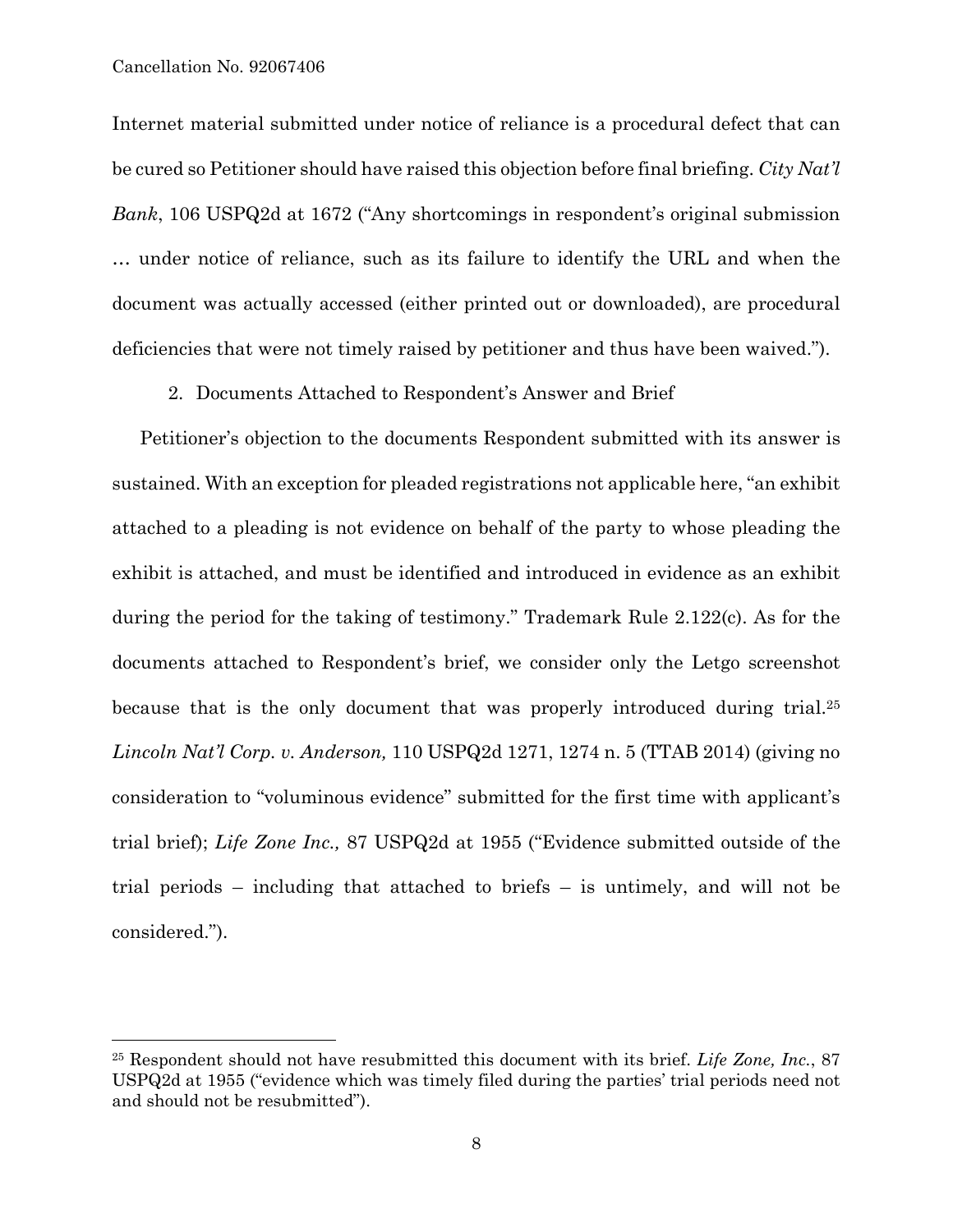3. Summary

Petitioner's objection to Respondent's screenshot from the website Letgo is overruled, but all of Petitioner's other objections are sustained. Accordingly, we have considered Respondent's Letgo screenshot for what it shows on its face, and we do not consider the other evidence Respondent submitted.

## **II. Analysis**

 $\overline{a}$ 

### **A. Standing**

Standing is a threshold issue that must be proven by the plaintiff in every inter partes proceeding. *See Empresa Cubana Del Tabaco v. Gen. Cigar Co.*, 753 F.3d 1270, 111 USPQ2d 1058, 1062 (Fed. Cir. 2014); *Lipton Indus., Inc. v. Ralston Purina Co.,*  670 F.2d 1024, 213 USPQ 185, 189 (CCPA 1982). To establish standing in a cancellation proceeding, Petitioner must show both "a real interest" in the proceeding as well as a "reasonable" basis for its belief of damage. *Empresa Cubana Del Tabaco,* 111 USPQ2d at 1062 (citing *Ritchie v. Simpson,* 170 F.3d 1092, 50 USPQ2d 1023, 1025-26 (Fed. Cir 1999). A "real interest" is a "direct and personal stake" in the outcome of the proceeding. *Ritchie*, 50 USPQ2d at 1026.

Respondent admitted in its answer that "Petitioner has applied for the mark ROSS, Application Serial No. 87673601, for the goods 'bicycles' in Class 12" and that Respondent's involved "Registration is for an identical mark and for identical overlapping goods."26 Petitioner also introduced the testimony of Shaun Ross,

<sup>26</sup> Petition for Cancellation, 1 TTABVUE 2-3, ¶¶ 1 and 4; Answer, 6 TTABVUE 2, ¶¶ 1 and 4.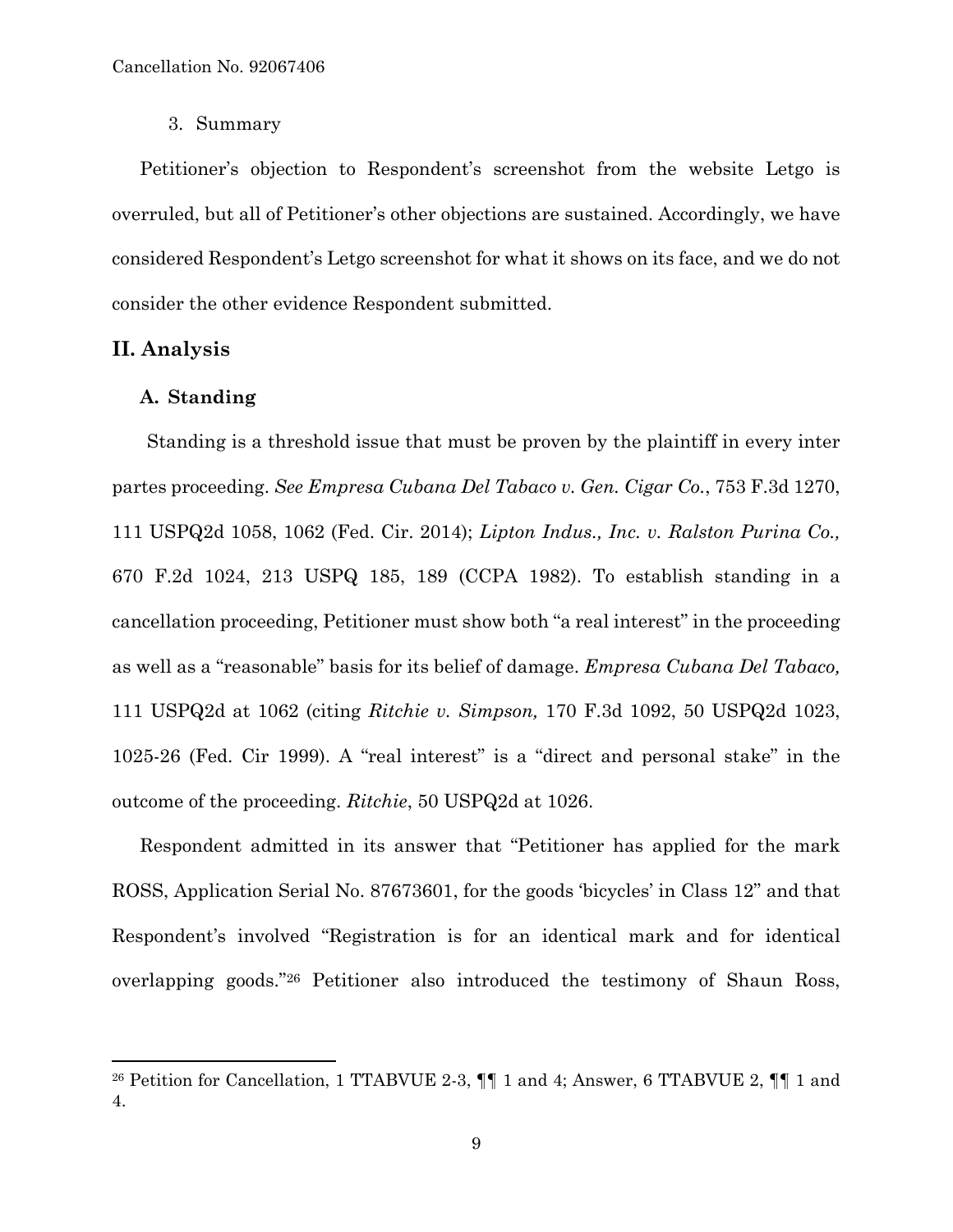Petitioner's Chief Executive Officer and a Managing Member, as well as records from the Patent and Trademark Office's online databases establishing that it owns pleaded application Serial No. 87673601 for the standard character mark ROSS for "bicycles" which has been suspended pending the disposition of this cancellation proceeding involving Respondent's "conflict[ing]" mark.27 We find that Petitioner has thus established its standing to bring this proceeding. *See Life Zone Inc.,* 87 USPQ2d at 1959 ("Opposer's evidence of its pending trademark application, and evidence that the application has been suspended pending resolution of the subject application demonstrate that opposer has a reasonable belief that it would be damaged by registration of applicant's mark, thus establishing standing."); *cf. WeaponX Performance Prods. Ltd. v. Weapon X Motorsports, Inc.*, 126 USPQ2d 1034, 1039-40 (TTAB 2018) (standing established through applicant's concessions and admissions that opposer's pending application would be refused registration should applicant's application register).

## **B. Abandonment**

 $\overline{a}$ 

Section 45 of the Trademark Act, 15 U.S.C. § 1127, provides that a mark shall be deemed "abandoned" when:

its use has been discontinued with intent not to resume such use. Intent not to resume may be inferred from the circumstances. Nonuse for 3 consecutive years shall be prima facie evidence of abandonment. "Use" of a mark means the bona fide use of such mark made in the ordinary course of trade, and not made merely to reserve a right in a mark.

<sup>27</sup> Petitioner's Notice of Reliance, 7 TTABVUE 55-58 (TSDR record, Petitioner's application and Office actions); Shaun Ross Testimony Declaration, 8 TTABVUE 3-4, ¶¶ 6-8.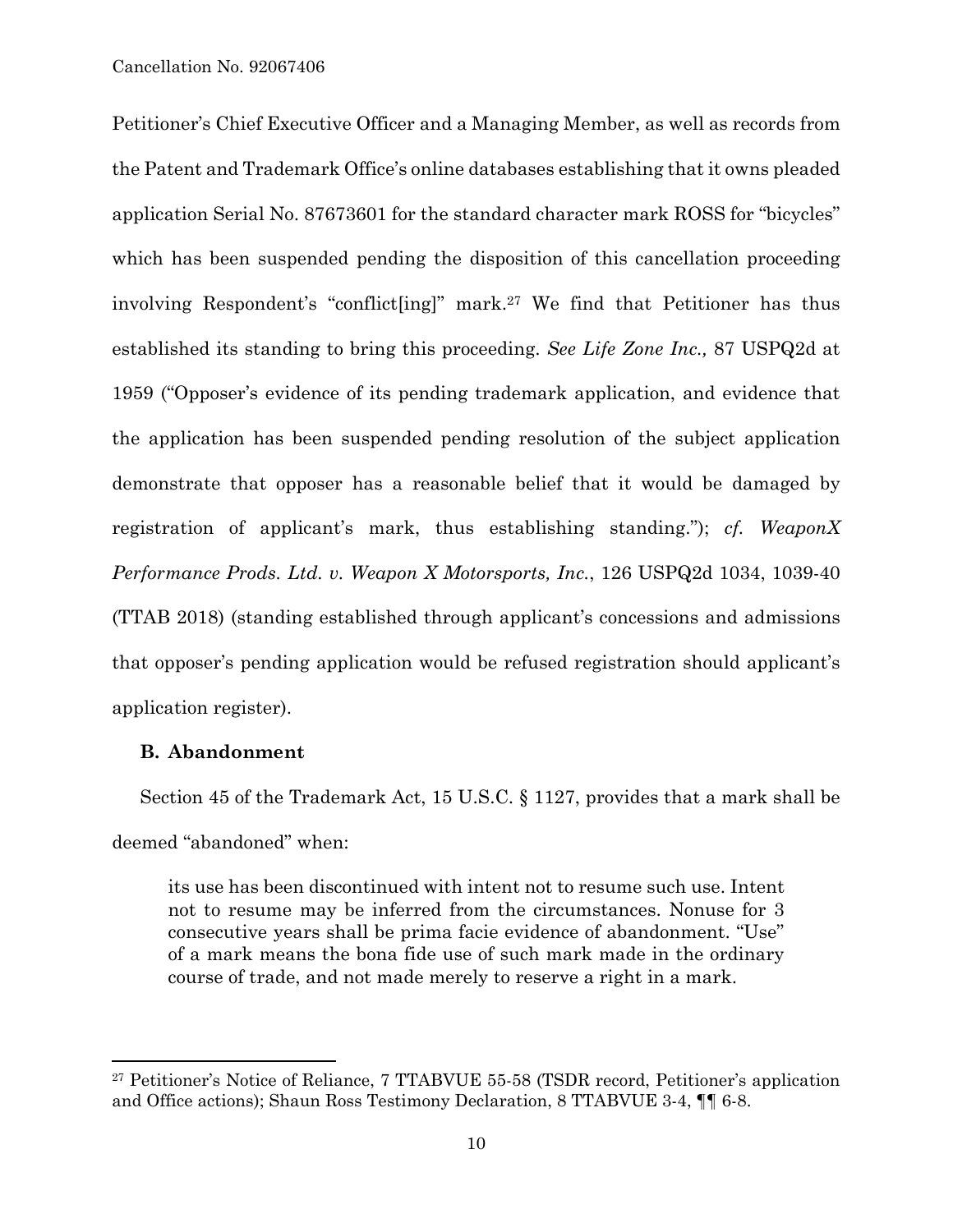There are two elements to a nonuse abandonment claim: nonuse of a mark and intent not to resume use. *Executive Coach Builders, Inc. v. SPV Coach Co.,* 123 USPQ2d 1175, 1180 (TTAB 2017); *see also Jack Wolfskin Ausrustung Fur Draussen GmbH & Co. KGAA v. New Millennium Sports, S.L.U*., 797 F.3d 1363, 116 USPQ2d 1129, 1131 (Fed. Cir. 2015). Because registrations are presumed valid under Section 7 of the Trademark Act, 15 U.S.C. § 1057, the party seeking cancellation must rebut this presumption by a preponderance of the evidence. *Cold War Museum v. Cold War Air Museum,* 586 F.3d 1352, 92 USPQ2d 1626, 1628 (Fed. Cir. 2009); *On-line Careline Inc. v. Am. Online Inc.,* 229 F.3d 1080, 56 USPQ2d 1471, 1476 (Fed. Cir. 2000); *ShutEmDown Sports, Inc. v. Lacy,* 102 USPQ2d 1036, 1042 (TTAB 2012).

Evidence of nonuse of a mark for three consecutive years constitutes a prima facie showing of abandonment, and creates a rebuttable presumption that the registrant has abandoned the mark without an intent to resume use. *Rivard v. Linville*, 133 F.3d 1446, 45 USPQ2d 1374, 1376 (Fed. Cir. 1998). The burden of production then shifts to the registrant to produce evidence sufficient to show use of the mark during the relevant period, or an intent to resume use. *Id.* The burden of persuasion, however, always remains with the party asserting abandonment to prove it, by a preponderance of evidence. *Cerveceria Centroamericana S.A. v. Cerveceria India Inc.,*  892 F.2d 1021, 13 USPQ2d 1307, 1309 (Fed. Cir. 1989).

Randy Ross, Managing Member of Petitioner, testified:

(1) "I have over 40 years of experience in the U.S. bicycle industry," which is a "relatively small" industry;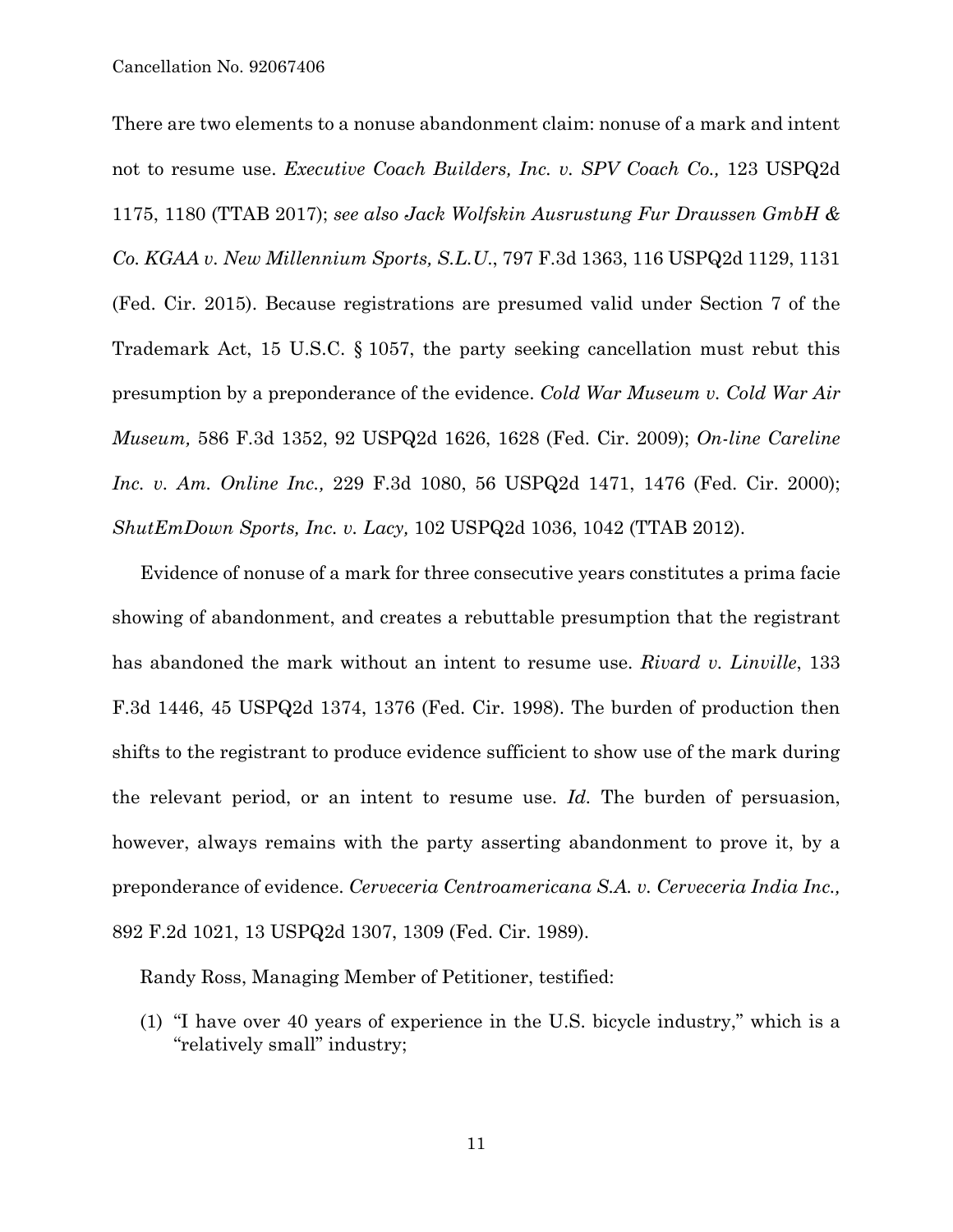- (2) "I launched an outdoor line of fitness bikes using the Ross name in 2007 which Petitioner continues to sell today. The Rand Corporation never contacted me or Petitioner about the use of the Ross name or ever complained."
- (3) "I have not encountered any new Ross branded bicycles for sale or announced by Registrant or its predecessors in interest in more than ten (10) years. In addition, no Ross bicycles have been reviewed by any industry publications for that same time period."
- (4) "I have not seen any websites, social media accounts, or any type of online presence for Registrant promoting the Ross bicycle brand."
- (5) "Based on my extensive knowledge of the industry spanning decades, Registrant, and its predecessors, have not manufactured or otherwise branded new products under the Ross trademark for at least ten (10) years."28

Shaun Ross, Chief Executive Officer and a Managing Member of Petitioner

testified:29

 $\overline{a}$ 

(1) "I have over 10 years of experience in the U.S. bicycle industry, including monitoring industry and consumer trends. I am knowledgeable of the bicycle business in the United States through speaking with industry executives and factories, reviewing industry publications, regular contact with bicycle shops, attending bicycle industry events, and monitoring industry associations."

<sup>28</sup> Randy Ross Rebuttal Declaration, 18 TTABVUE 2-3, ¶ 2 and 8-10.

<sup>29</sup> Shaun Ross also testified that Petitioner "requested in discovery all of the Registrant's evidence that it was still using the Ross brand name or intended to resume use. Registrant did not provide any evidence of current or planned use. No evidence of sales, factory names, new bicycle photos, retailer names, referrals, distributor accounts or any online links to show new Ross Bicycles being sold anywhere online." 17 TTABVUE 4-5, ¶ 12. Respondent, however, did not respond that no such documents existed. Rather, Respondent stated that it would produce documents related to sales, domain names and social media accounts, "if any," and objected to providing documents regarding distributors and retailers on relevance grounds. Petitioner's Notice of Reliance, 7 TTABVUE 95-98, 105-106 and 108-113 (document requests and responses 10, 11, 13, 21, 27, 29, 35, 36, 37 and 40). Such responses cannot be construed as admissions that no such documents exist. Fed. R. Civ. P. 34(b)(2)(B)-(C); *Hewlett Packard Enter. Dev. LP v. Arroware Indus., Inc.,* 2019 USPQ2d 158663 \*9-10 (TTAB 2019) (in responding to document requests "a party must state whether or not it has responsive documents in its possession, custody or control and, if it does, state the documents will be produced by a specified date or they are being withheld, based on a claim of privilege or a specified objection"). Petitioner should have filed a motion to compel proper responses and challenge Respondent's relevancy objections.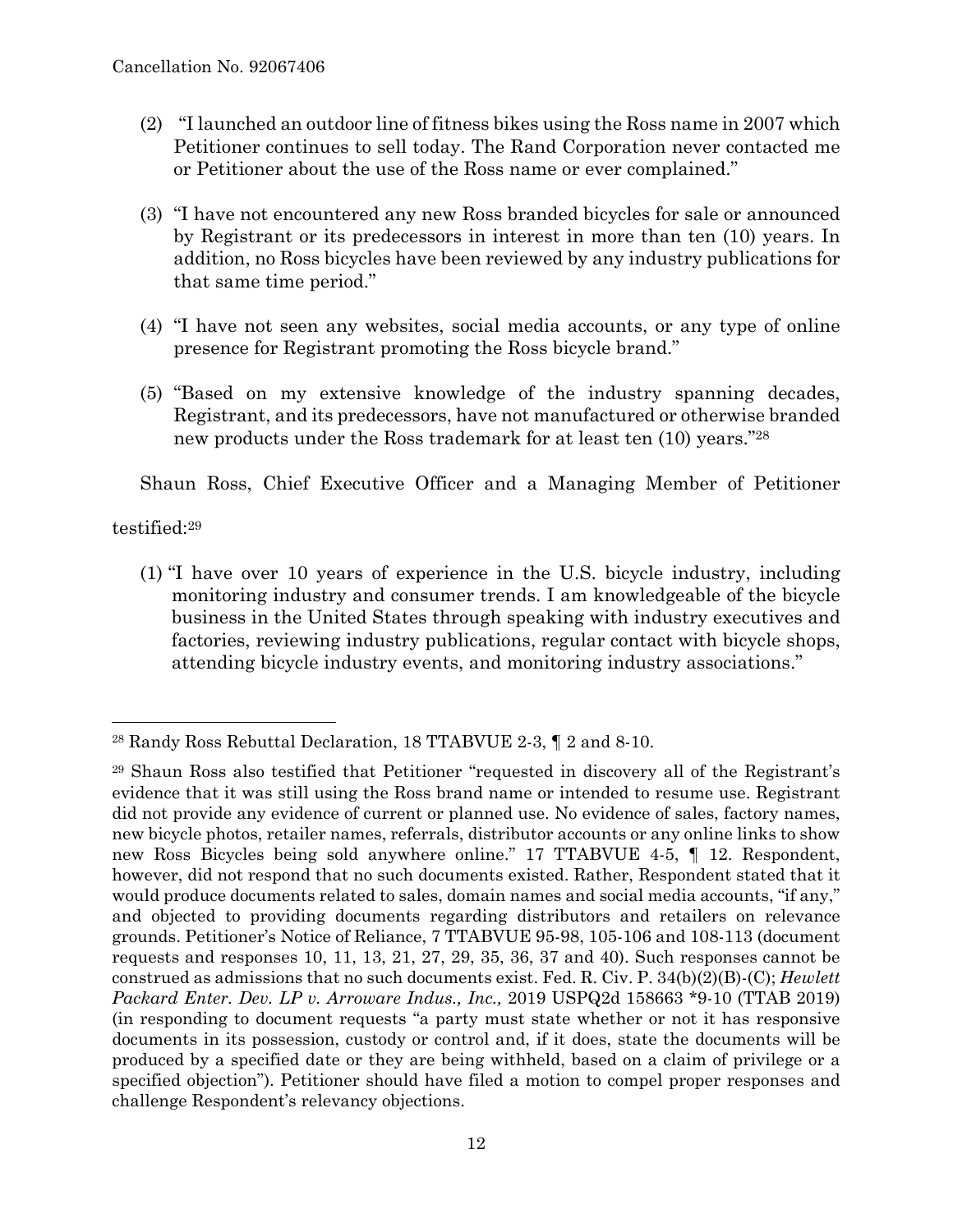- (2) "For several years prior to forming" Petitioner in July 2017, "I reviewed a multitude of industry publications, websites, and bike retailers to determine whether the Ross bicycle brand had been abandoned. At no time during this review did I encounter any Ross branded bicycles for sale or announced. In addition, no Ross bicycles had been reviewed by any industry publications for many years. Moreover, there were no websites, social media accounts, or any type of online presence for the Ross bicycle brand."
- (3) "Based on my review, Registrant had not used the Ross trademark for more than three (3) years and had no plans to resume use of the Ross trademark."
- (4) "Starting in the early 2000s, it was apparent to the whole bicycle industry that the Ross brand was no longer a bicycle manufacturer and was not involved in any publications, online sales, events, industry shows or races. From 2002- 2007, the Ross name completed faded from new manufacturing…. Starting around 2007 there were no longer any new Ross Bicycles for sale. The Ross brand was nonexistence in the United States retail market[.]"
- (5) Respondent's predecessor used the domain names RossBicycles.com and RossBikes.com "to promote the Ross Bicycle brand in the late 1990s" but "[s]ince the early 2000s these websites were completely down … with no brand activity whatsoever." Petitioner subsequently acquired the domain names.<sup>30</sup> "I am not aware of any domain names owned by the Registrant where Ross bicycles are being promoted."

In addition, both Shaun and Randy Ross have testified that the technology on

Respondent's bicycles is outdated so various parts, e.g., derailleurs, cranks, and index

shifters, have not been used for at least "many years."31

<sup>30</sup> Shaun Ross Testimony Declaration, 8 TTABVUE 2-3, ¶¶ 2-4; Shaun Ross Rebuttal Testimony Declaration, 17 TTABVUE 3-4, ¶¶ 8-10.

<sup>&</sup>lt;sup>31</sup> Specifically, Shaun and Randy Ross have testified that "[t]he derailleur and cranks along with the componentry on a [Ross] Mt. Pocono bike have not been used on bicycles since the 1990s"; that the Ross "Mt. Jefferson uses old bicycle technology including the derailleur which has not been manufactured for many years"; that "[t]he Ross Central Park has outdated specifications which have not been used on bicycles for many years including the long since discontinued Shimano EF50 speed synchro index shifter"; and that "[t]he Ross Barracucda [sic], Mr. [sic] St. Helen [sic], Tricycles, Wagon, Cruiser, Tri-Fold, Mount Tandem and Shark all feature old technology that has not been used on bicycles for more than ten (10) years." Shaun Ross Rebuttal Declaration, 17 TTABVUE 2-3, ¶¶ 3-6; Randy Ross Rebuttal Declaration, 18 TTABVUE 2-3, ¶¶ 4-7.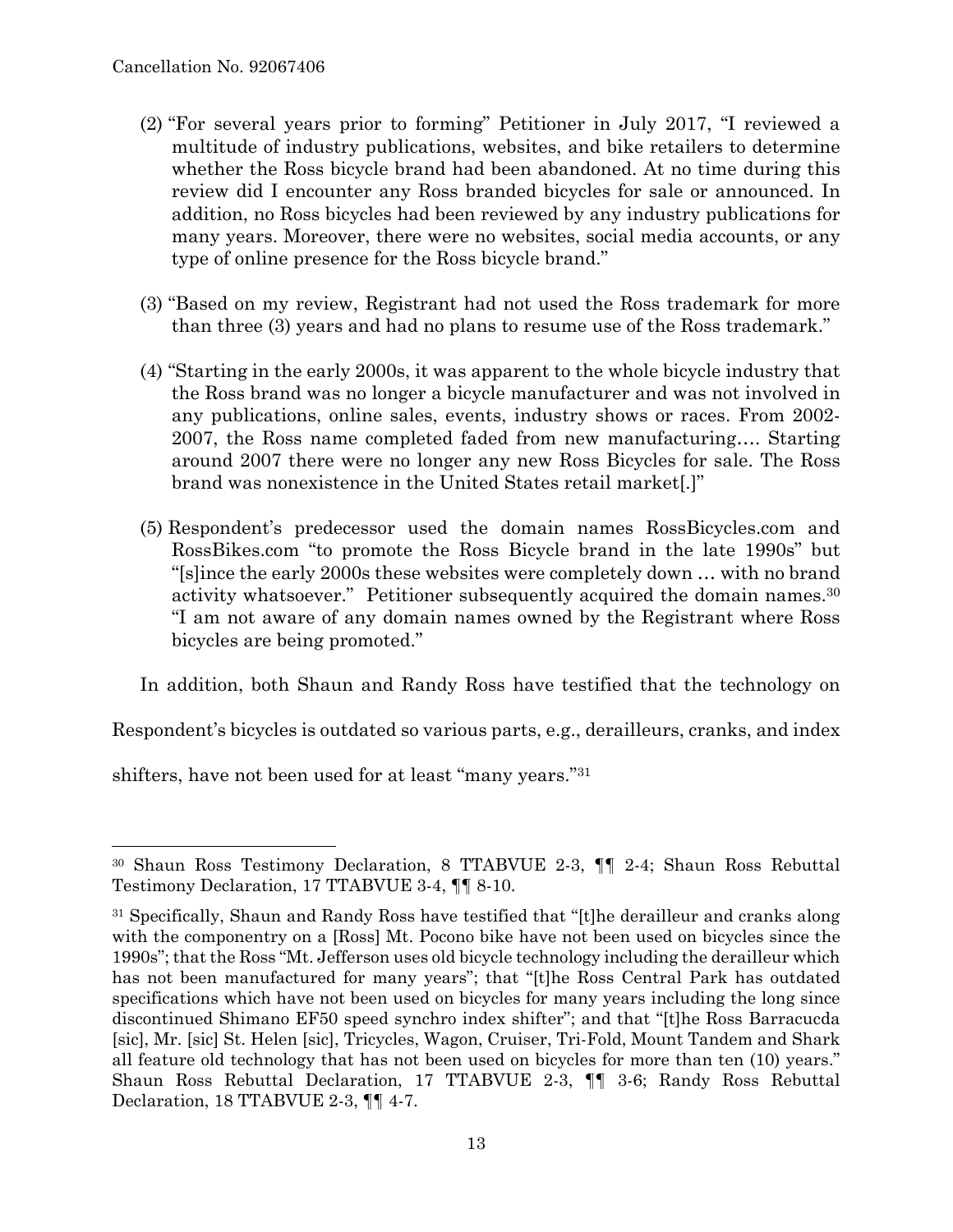Cancellation No. 92067406

We have weighed the probative value of the foregoing testimony against any potential bias, *Alcatraz Media, Inc. v. Chesapeake Marine Tours, Inc.,* 107 USPQ2d 1750, 1755 (TTAB 2013), and we find that Petitioner has established a prima facie case of abandonment based on nonuse of the involved mark for "bicycles and structural parts thereof" since at least Respondent's acquisition of the mark on July 23, 2013 to November 7, 2017 when Petitioner filed the petition for cancellation ("Nonuse Period"). The testimony is clear, definite, and consistent. *Cf. Executive Coach Builders, Inc.*, 123 USPQ2d at 1184 ("The oral testimony even of a single witness may be adequate to establish priority, but only if it is sufficiently probative. Such testimony 'should not be characterized by contradictions, inconsistencies, and indefiniteness but should carry with it conviction of its accuracy and applicability."). Respondent argues that "not being able to find usage on the Internet is not the standard for cancelling another company's trademark."32 We agree, but the lack of an Internet presence for a retail product is not without some probative value. Moreover, both Shaun and Randy Ross have testified that they have longstanding experience in the U.S. bicycle industry and they have not encountered use of the ROSS mark even in non-online forums.

We further find the testimony reliable because it is corroborated by Respondent's failure to introduce any competent evidence establishing that Respondent used the mark ROSS for bicycles or bicycle parts during the Nonuse Period. In response to interrogatories asking Respondent to identify "all of the products for which

1

<sup>32</sup> Respondent's Brief, 21 TTABVUE 65.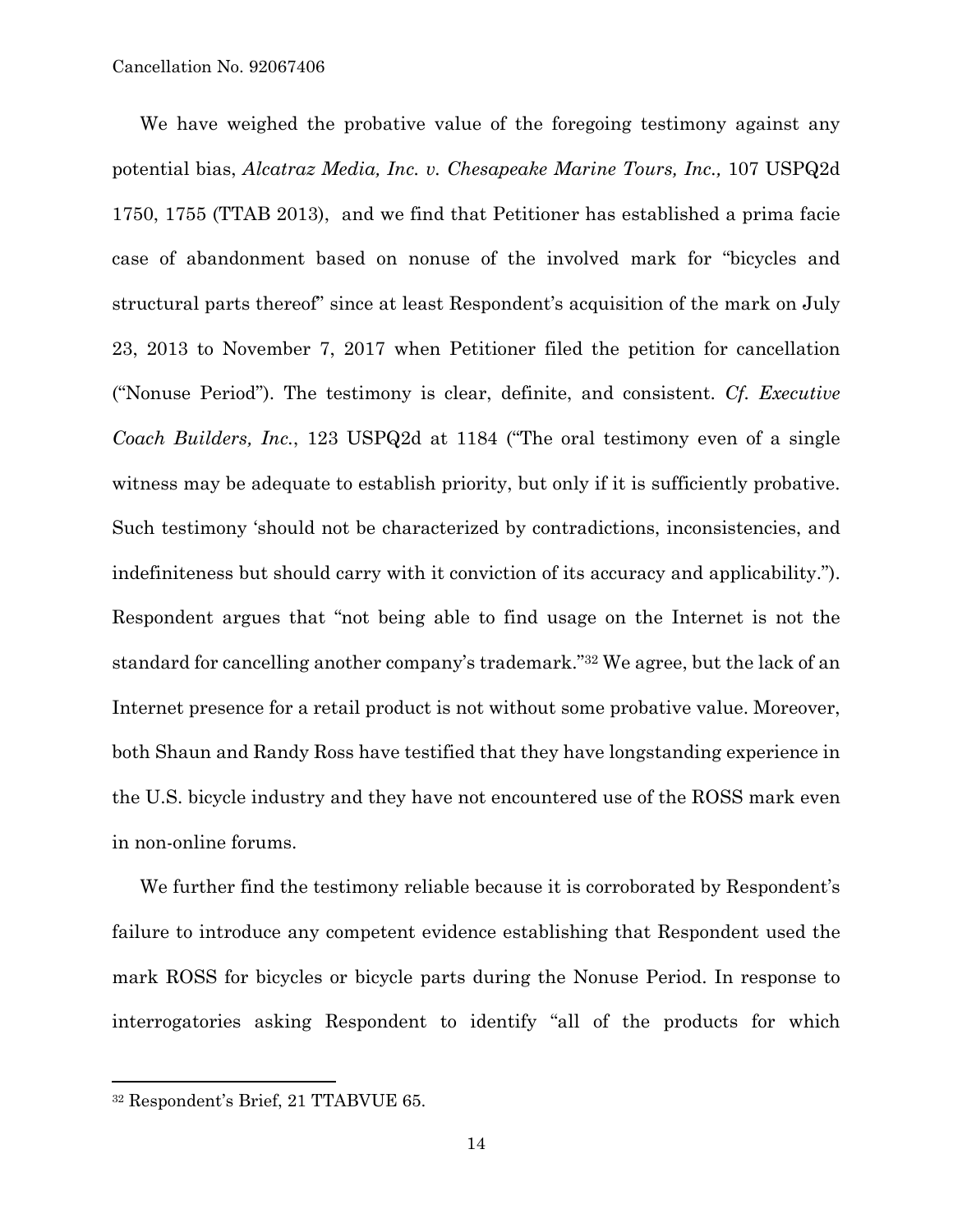1

Registrant's mark has been used" and "the specific media outlets through which Registrant has advertised its goods" since January 1, 2010, Respondent asserted that "since 2010," it has "marketed under the mark 'ROSS' … Central Park, Mt. St. Helens, Tri-Fold, Mount Tandem, Tricycle, Wagon, [and] Cruiser 26" Bicycle[s]" and that "[t]he goods have been marketed in person and via electronic mail."33 We find Respondent's interrogatory responses insufficient to rebut Petitioner's showing that Respondent did not use its mark during the Nonuse Period because the responses are vague and they are not verified or corroborated by any evidence properly of record. *ShutEmDown Sports,* 102 USPQ2d at 1043-1044 (finding uncorroborated interrogatory response insufficient to rebut presumption of abandonment; "A party's response to an interrogatory is not without evidentiary value, but generally is viewed as 'self-serving.'"); *Cf. Tao Licensing,* 125 USPQ2d at 1053 (noting lack of any records or other documentation corroborating testimony that respondent distributed product samples); *Daniel J. Quirk Inc. v. Village Car Co.*, 120 USPQ2d 1146, n.28 (TTAB 2016) ("It has been stated that unsigned and unverified answers to interrogatories do not qualify as answers under Fed. R. Civ. P. 33…. Courts have also found that unverified answers to interrogatories are not competent evidence or are not a valid basis for factual findings in connection with a motion for summary judgment.").

The screenshot from the Letgo website listing a "Ross Mt Jefferson 15 Speed Mountain Bike" for sale is undated, and in any event, cannot be considered for the

<sup>33</sup> Petitioner's Notice of Reliance, 7 TTABVUE 77-78, 84 and 86 (Petitioner's interrogatories 2 and 8 and Respondent's responses).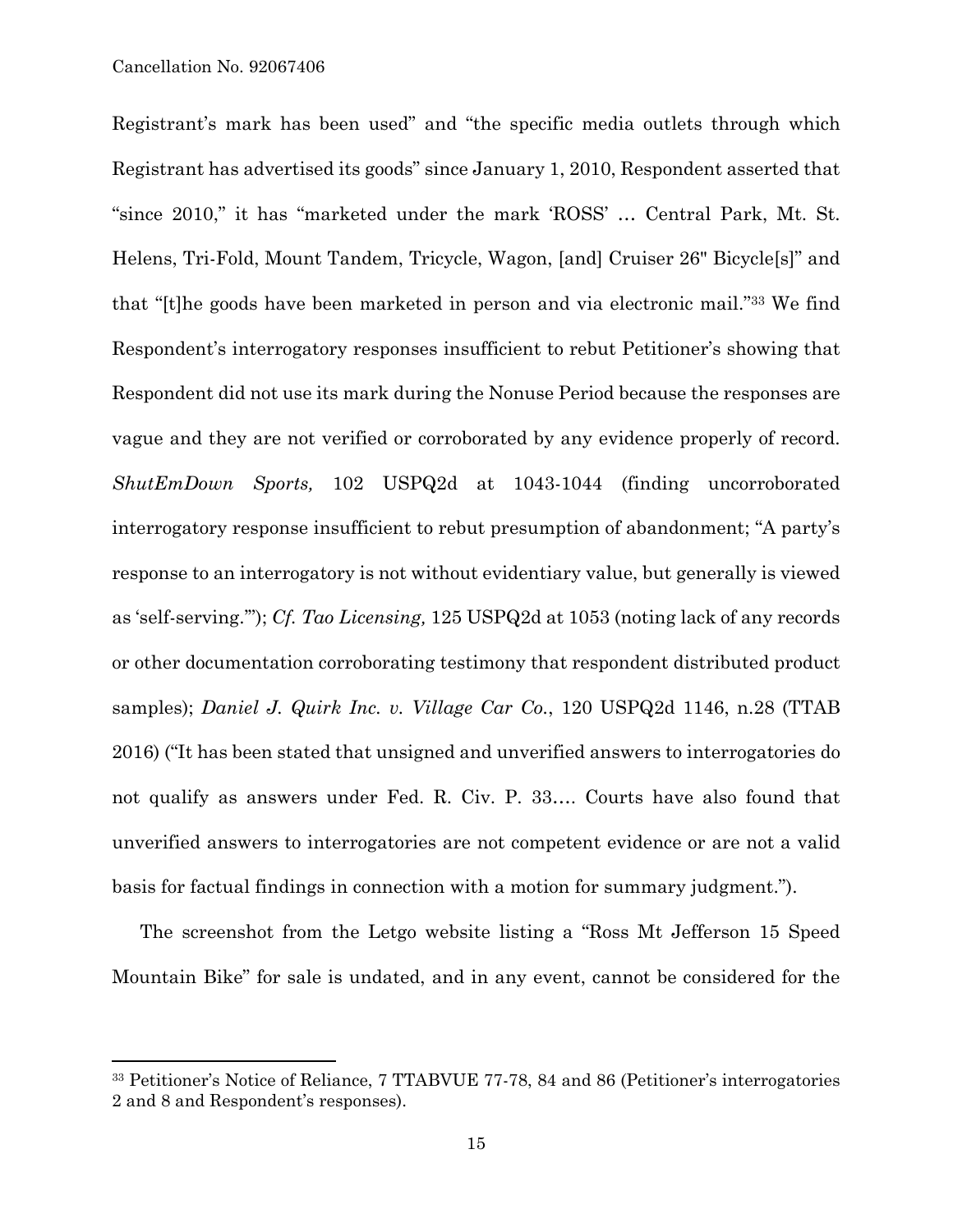truth of the matter asserted, i.e. that goods are actually being offered for sale under the ROSS mark, and so the screenshot is not probative of whether Respondent was using the ROSS mark during the Nonuse Period.34 There also is no merit to Respondent's argument that the combined Section 8 and 9 declaration it filed in connection with the involved registration on March 24, 2014 "included proof of usage of the mark at that time, which is presumed to be valid."35 Trademark Rule 2.122(b)(2) provides: "Specimens in the file of an application for registration, or in the file of a registration, are not evidence on behalf of the applicant or registrant unless identified and introduced in evidence as exhibits during the period for the taking of testimony. Statements made in an affidavit or declaration in the file of an application for registration, or in the file of a registration, are not testimony on behalf of the applicant or registrant."

In view of the foregoing, we find that Petitioner has established a prima facie case of abandonment based on Respondent's failure to use the ROSS mark for "bicycles and structural parts thereof" during the Nonuse Period. The burden of production (i.e. going forward) now shifts to Respondent to present evidence that it had an intent to resume use of the mark.

"In every contested abandonment case, the respondent denies an intention to abandon its mark; otherwise there would be no contest." *Imperial Tobacco Ltd. v. Philip Morris Inc.*, 899 F.2d 1575, 14 USPQ2d 1390, 1394 (Fed. Cir. 1990). So

<sup>34</sup> Respondent's Notice of Reliance, 11 TTABVUE 46.

<sup>35</sup> Respondent's Brief, 21 TTABVUE 60 and 63.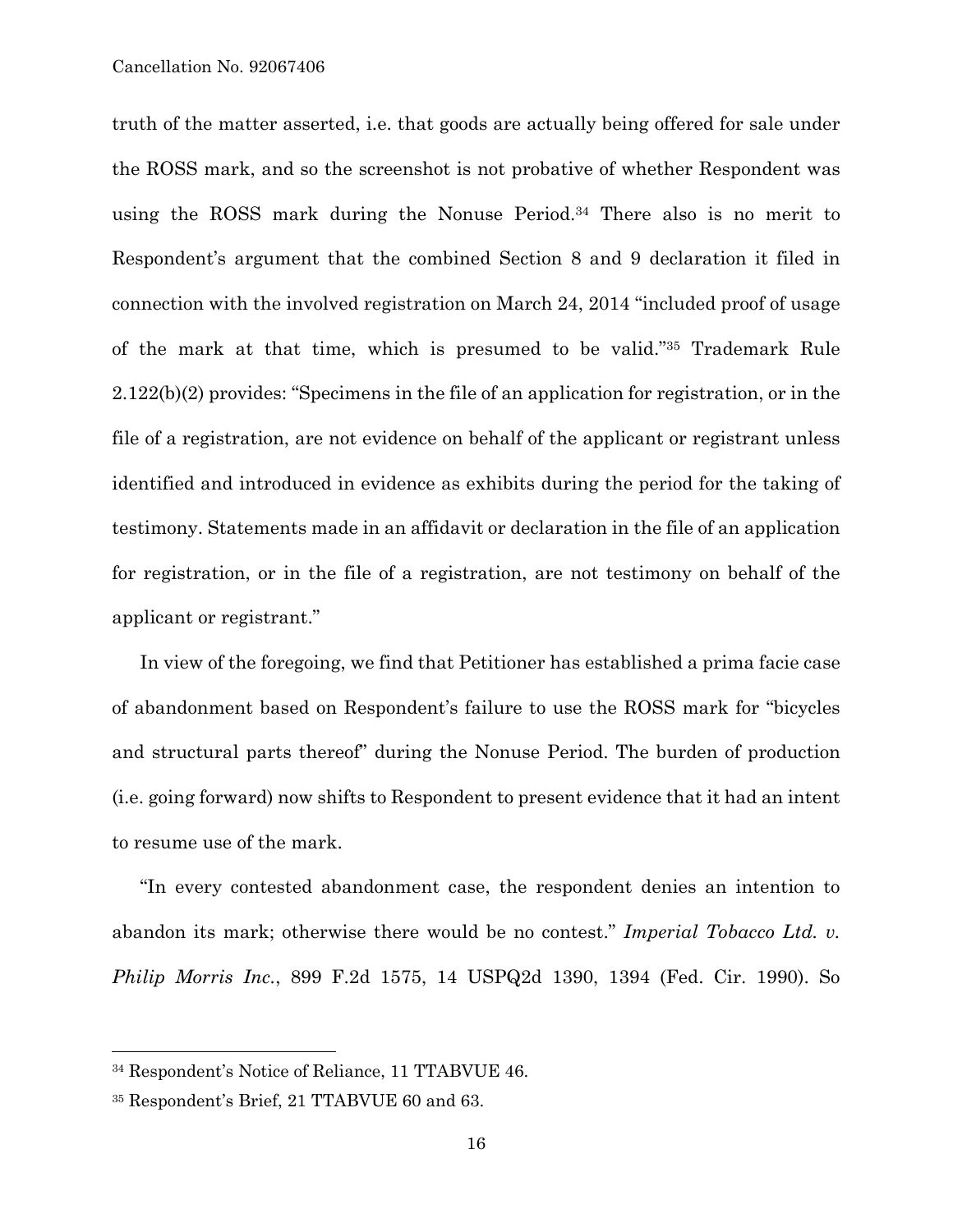Respondent must come forward with evidence beyond mere conclusory statements or

denials that it lacked an intent to resume use. *Id.*

Intent to resume use in abandonment cases has been equated with a showing of special circumstances which excuse a registrant's nonuse. *Id.* at 1395.

If a mark owner's nonuse is excusable, it has overcome the presumption that its nonuse was coupled with an intent not to resume use; if the activities are insufficient to excuse nonuse, the presumption is not overcome. To prove excusable nonuse, [the registrant] must produce evidence showing that, under the particular circumstances of the case, [the registrant's] activities are those that a reasonable business with a bona fide intent to use the mark in U.S. commerce, would have undertaken. To that end, the Board has pointed out that plans must be to resume commercial use of a mark within the "reasonably foreseeable future."

*Executive Coach Builders, Inc.,* 123 USPQ2d at 1198-99 (internal citations omitted); 3 MCCARTHY ON TRADEMARKS AND UNFAIR COMPETITION § 17:16 (5th ed.) ("[A]s soon as the external cause has passed, the user must resume use within a reasonable

time.").

The record does not support a finding that Respondent acted in a way reasonable for a business with a bona fide intent to use the mark. Some period of nonuse after Respondent acquired the mark might be expected, but the only competent evidence of record that Respondent took any action with respect to the mark is Respondent's recordation of the assignment on November 13, 2013 and filing of a Section 8 & 9 declaration on March 24, 2014. This evidence is not sufficient for us to find that Respondent's more than four-year period of nonuse was excusable or that Respondent had an intent to resume use of the mark in the foreseeable future. The facts here are different from those in *Crash Dummy Movie, LLC v. Mattel, Inc.*, 601 F.3d 1387, 94